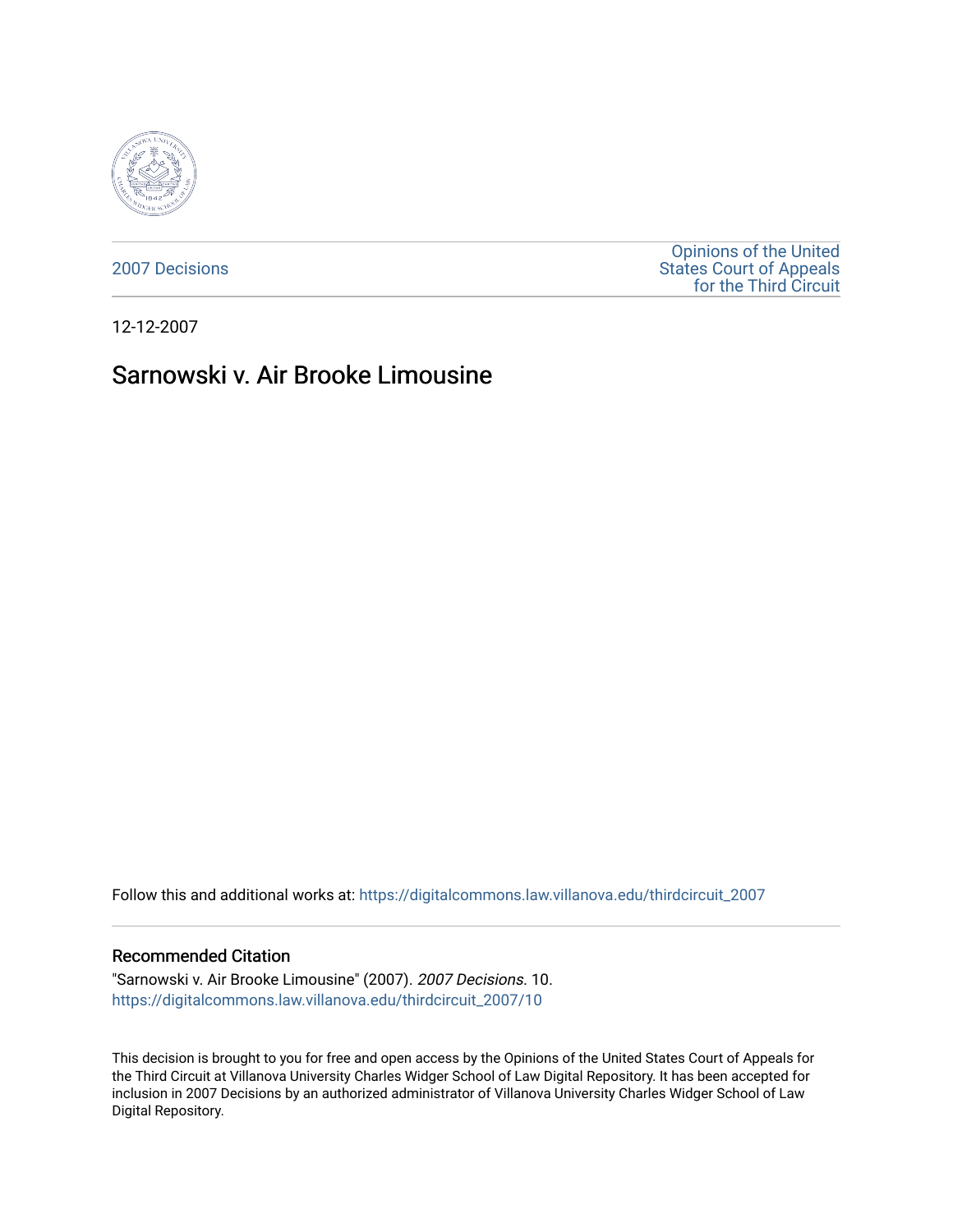#### **PRECEDENTIAL**

## UNITED STATES COURT OF APPEALS FOR THE THIRD CIRCUIT

No. 06-2144

l

 $\overline{a}$ 

 $\ddot{\phantom{a}}$ 

JAMES SARNOWSKI,

Appellant

v.

AIR BROOKE LIMOUSINE, INC.

On Appeal from the United States District Court for the District of New Jersey (D.C. No. 03-cv-04930) District Judge: Dennis M. Cavanaugh

Argued on March 26, 2007

Before: FISHER, JORDAN and ROTH, Circuit Judges

(Opinion filed December 12, 2007)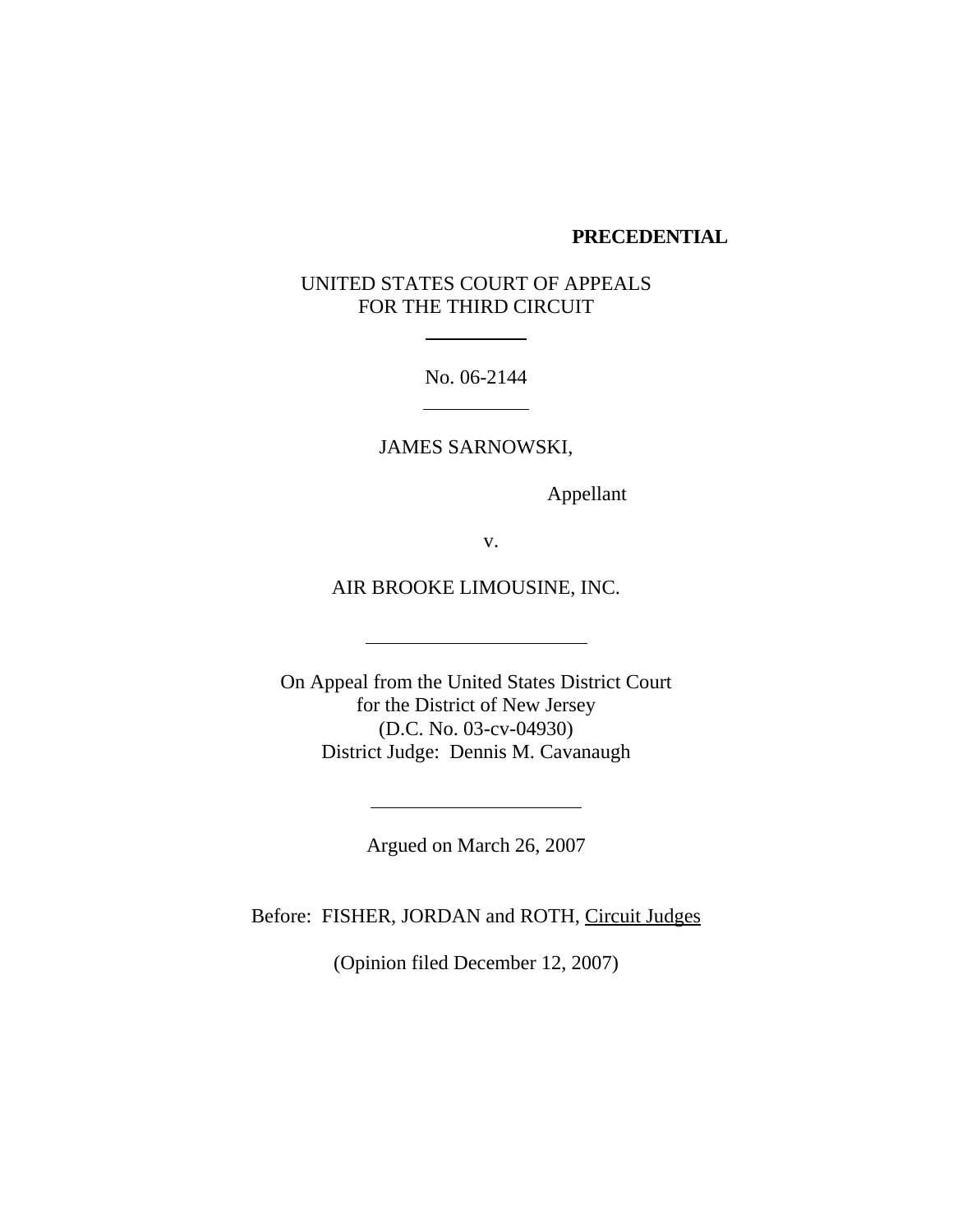Andrew M. Moskowitz, Esquire (ARGUED) Neil H. Deutsch, Esquire Deutsch, Atkins, P. C. 25 Main Street, Suite 104 Court Plaza North Hackensack, NJ 07601

Counsel for Appellant

Kevin Kovacs, Esquire (ARGUED) 10 East Cliff Street P. O. Box 875 Somerville, NJ 08876

Counsel for Appellee

Lynn S. McIntosh, Esquire (ARGUED) Office of the Solicitor United States Department of Labor Room N-2716 200 Constitution Avenue, N. W. Washington, DC 20210

Counsel Amicus-Appellant

l

#### O P I N I O N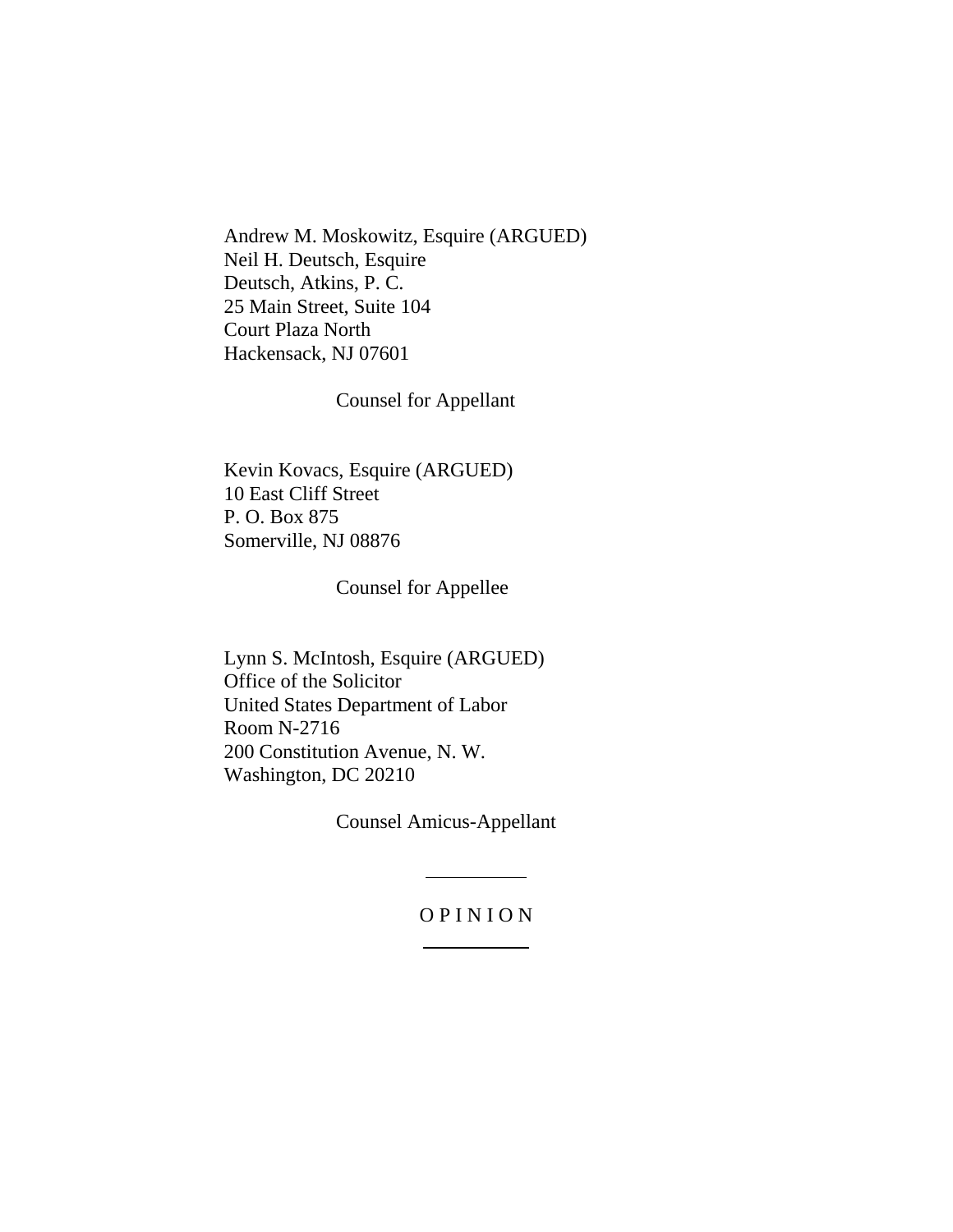#### **ROTH,** Circuit Judge:

James Sarnowski was terminated by his employer, Air Brook Limousine, Inc. Sarnowski claims that his termination violated the Family Medical Leave Act of 1993 (FMLA), 29 U.S.C. § 2601, *et seq.*; the New Jersey Law Against Discrimination (LAD), N.J.S.A. 10:5-1, *et seq.*; and the New Jersey Conscientious Employee Protection Act (CEPA), N.J.S.A. 34:19-1, *et seq.* The District Court granted summary judgment in favor of Air Brook on all three claims. For the reasons set forth below, we will affirm the judgment of the District Court on the CEPA claim but vacate the judgments on the claims under the FMLA and the LAD.

#### **I. Background**

In July 2001, Air Brook, a company that provides limousine, van, and charter bus services, hired Sarnowski as a service manager with responsibilities that included the maintenance of Air Brook's vehicles. Sarnowski's initial performance evaluations were very good. In June 2002, he received a favorable review and a salary increase.

Sarnowski suffers from Coronary Artery Disease and Wolff-Parkinson-White syndrome (an abnormal electrical communication in the heart which causes episodes of rapid heart rate), with which he was diagnosed after suffering a heart attack in 1992. In October 2002, Sarnowski underwent quintuple coronary artery bypass surgery after a coronary angiogram revealed several blockages. He was hospitalized for about one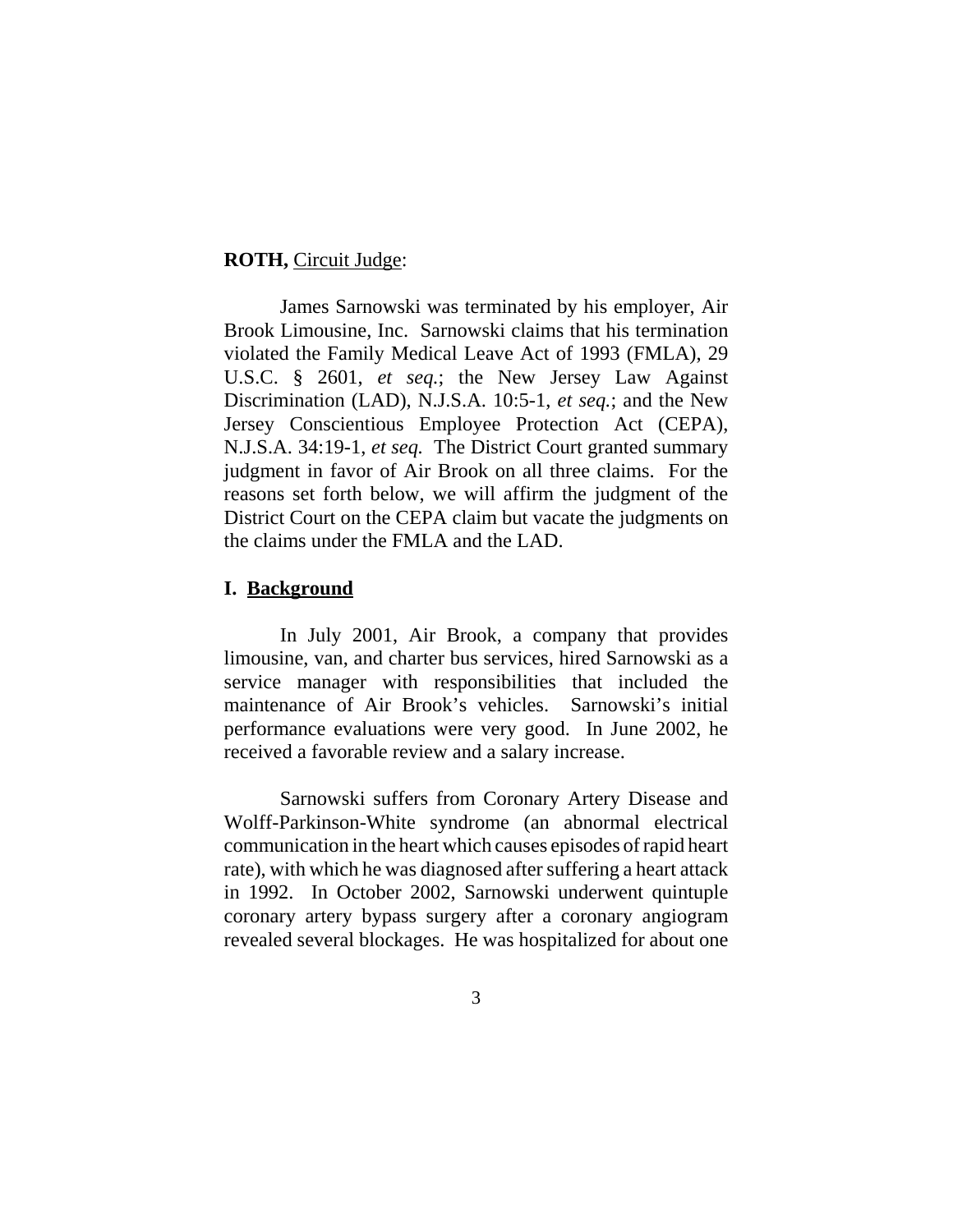week and remained out of work for approximately a month and a half.

In December 2002, Sarnowski received a written warning regarding performance issues. He was told that, although his performance had been excellent at first, it had reached unacceptable levels in the weeks leading up to and following his hospitalization and leave. Sarnowski was urged to improve his performance and to speak with his supervisors regarding any problems he might be having.

The following spring, Sarnowski began experiencing heart palpitations. On April 7, 2003, a coronary angiogram revealed four more blocked arteries. Sarnowski's doctors advised him that he would need to wear a heart monitor for thirty days and that, depending on the results, he might need further heart surgery. Sarnowski maintains that he then advised his immediate supervisor that his doctors had found four more blockages, that he was going to have to undergo medical monitoring, and that he might need to take an additional six weeks off for further heart surgery. Ultimately, the heart monitor did reveal that Sarnowski would need further surgery.

Sarnowski was terminated on April 15, 2003 – after he claims that he had informed his supervisor of the monitor and of the possible need for further surgery, but before he had learned that the need for surgery was definite. Air Brook maintains that Sarnowski was terminated for performance-related reasons.

On October 17, 2003, Sarnowski filed a complaint in the United States District Court for the District of New Jersey,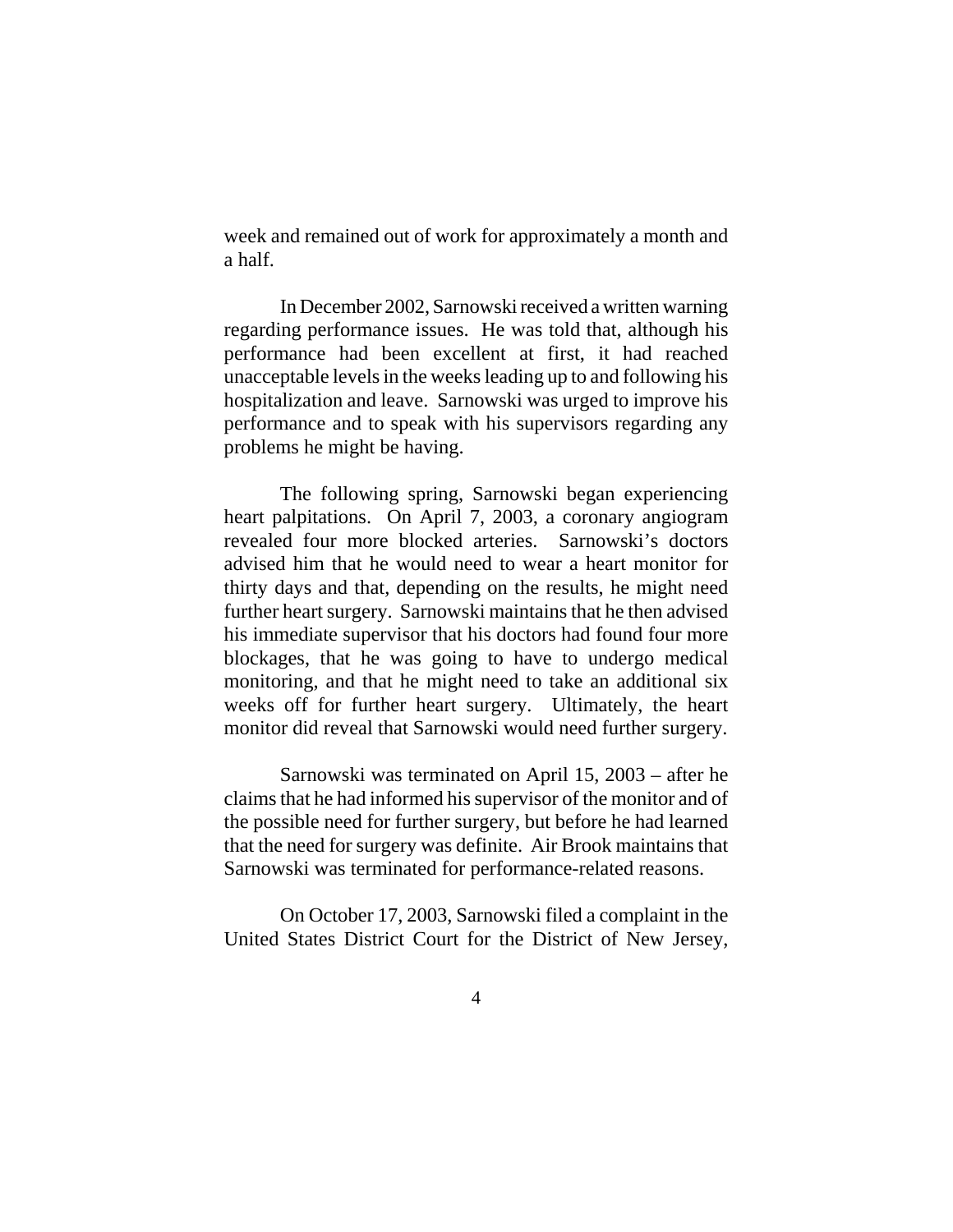claiming that Air Brook had violated the FMLA,<sup>1</sup> the LAD and the CEPA. On December 20, 2005, the District Court granted summary judgment to Air Brook on all of Sarnowski's claims. Sarnowski appealed.

#### **II. Jurisdiction and Standard of Review**

The District Court had subject matter jurisdiction over Sarnowski's claim under the FMLA pursuant to 28 U.S.C. § 1331 and subject matter jurisdiction over his state law claims pursuant to 28 U.S.C. § 1367. We exercise jurisdiction over this appeal of a final order granting summary judgment pursuant to 28 U.S.C. § 1291.

Our review of the District Court's grant of summary judgment is plenary. We apply the same test as a district court applies initially. *Anderson v. Consol. Rail Corp.* 297 F.3d 242, 246 (3d Cir. 2002). Summary judgment may be granted "if the pleadings, depositions, answers to interrogatories, and admissions on file, together with the affidavits, if any, show that there is no genuine issue as to any material fact and that the moving party is entitled to a judgment as a matter of law." Fed. R. Civ. P. 56(c). The moving party has the burden of demonstrating the absence of a genuine issue of material fact, *Celotex Corp. v. Catrett*, 477 U.S. 317, 323 (1986), and the

record is construed in the light most favorable to the

<sup>&</sup>lt;sup>1</sup>Initially, Sarnowski filed two claims under the FMLA. He later withdrew, with prejudice, his claim for failure to reinstate. Only one claim under the FMLA continues in dispute.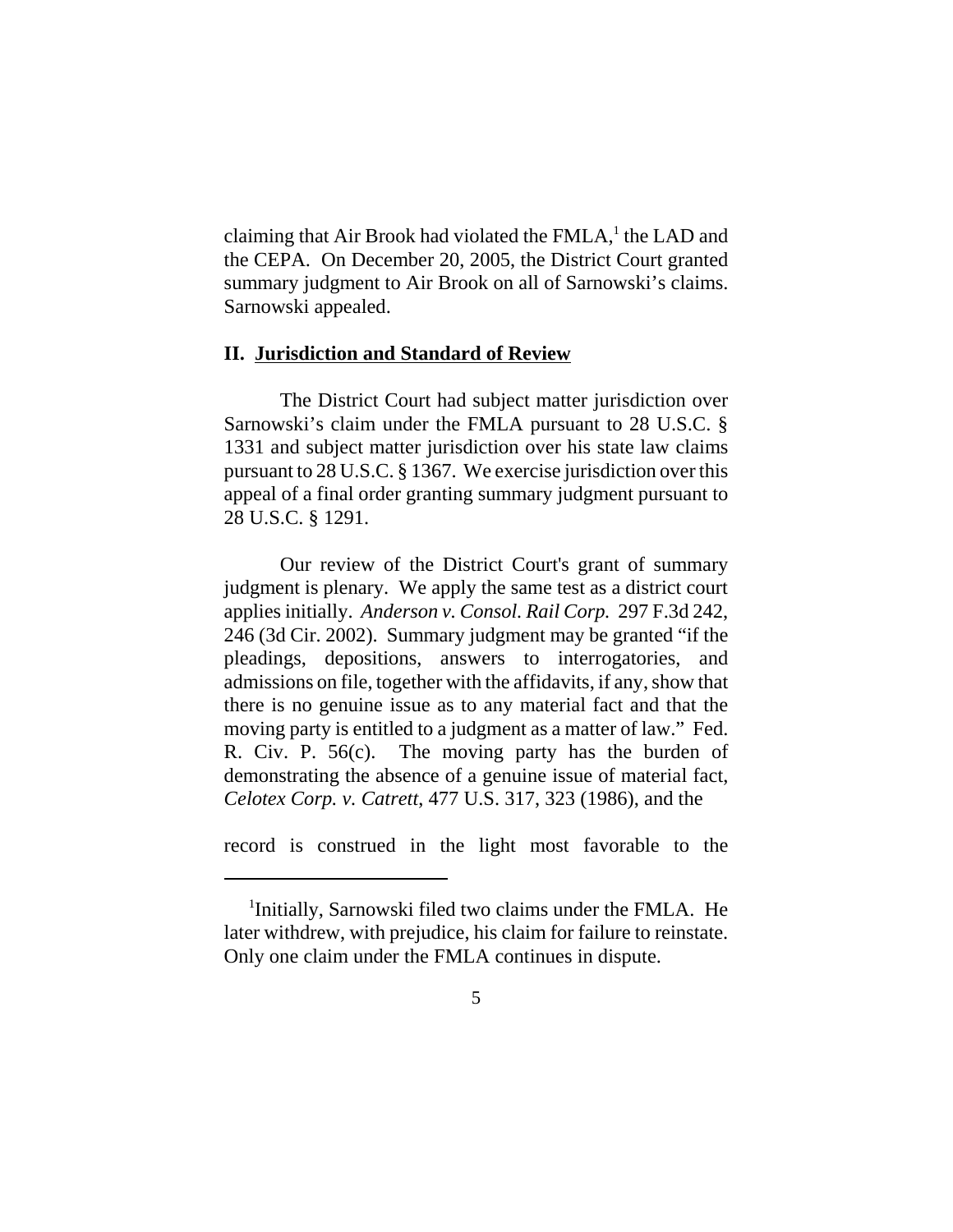non-moving party. *Anderson*, 297 F.3d at 247.

#### **III. Discussion**

#### **A. Interference with Rights under the FMLA**

The FMLA grants eligible employees the right to take up to twelve workweeks of leave in any twelve-month period if a "serious health condition . . . makes the employee unable to perform the functions of the position of such employee." 29 U.S.C.  $\S 2612(a)(1)(D)$ . The FMLA also provides that it shall be unlawful for an employer to interfere with, restrain, or deny an employee's exercise of or attempt to exercise that right. 29 U.S.C. § 2615(a)(1). In order to assert a claim of interference, an employee must show that he was entitled to benefits under the FMLA and that his employer illegitimately prevented him from obtaining those benefits. *See Callison v. City of Philadelphia*, 430 F.3d 117, 119 (3d Cir. 2005). Sarnowski claims that Air Brook interfered with his rights under the FMLA by terminating him after learning that he would need medical monitoring and might need another six weeks off for additional heart surgery. The District Court granted summary judgment against Sarnowski on his FMLA interference claim on the ground that Sarnowski was not entitled to benefits under the FMLA because he did not submit a formal request for leave under Air Brook's FMLA policy. *Sarnowski v. Air Brook Limousine, Inc.*, No. 03-4930, 2005 WL 3479685, at \*2 (D.N.J. Dec. 20, 2005).

As a general matter, the District Court was correct that,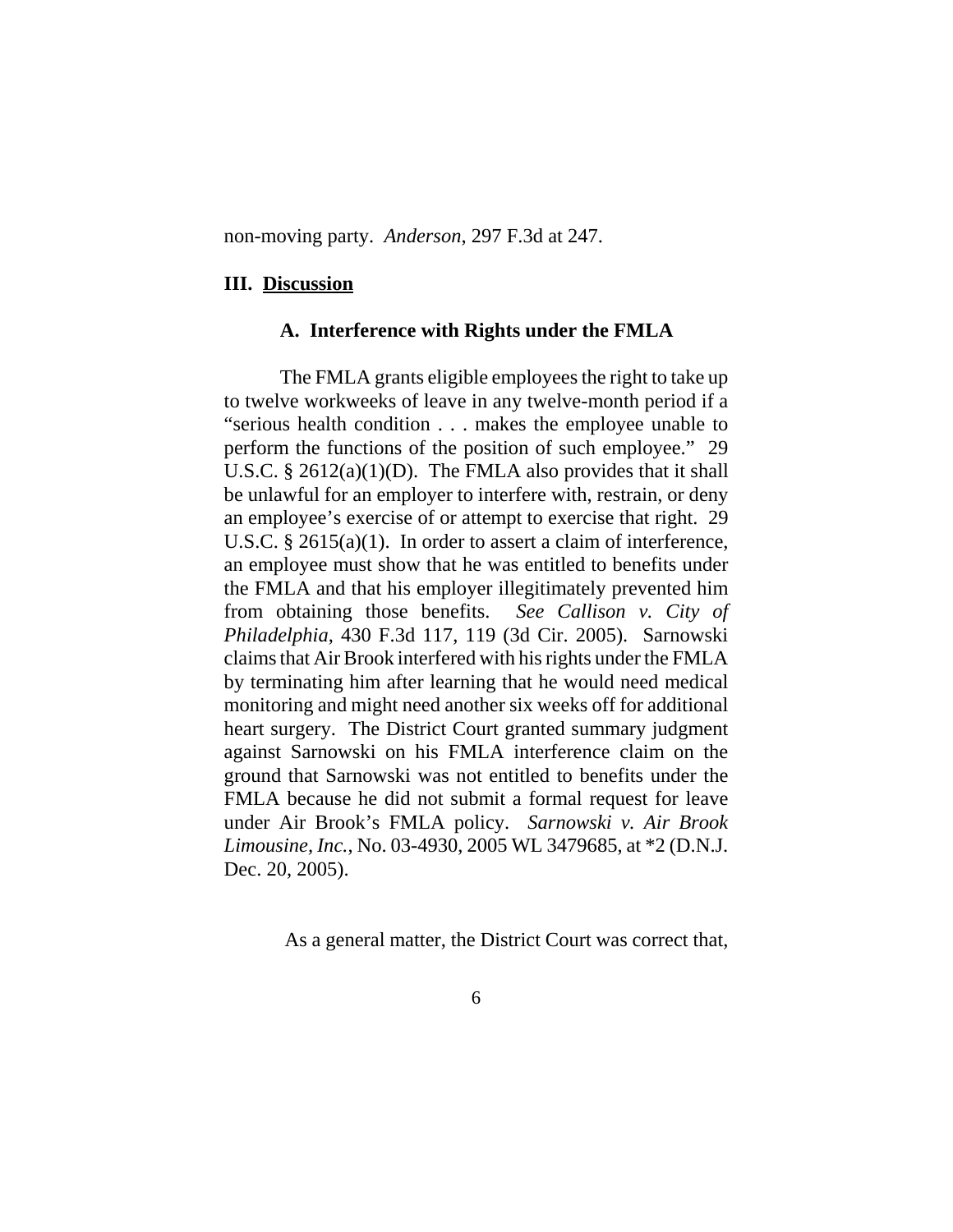for Sarnowski to have been entitled to benefits under §  $2612(a)(1)(D)$  for his 2003 heart problems, he must have provided notice to Air Brook of his need for leave. An employee seeking leave under  $\S 2612(a)(1)(D)$  "shall provide the employer with not less than 30 days' notice, before the date the leave is to begin, of the employee's intention to take leave under such subparagraph, except that if the date of the treatment requires leave to begin in less than 30 days, the employee shall provide such notice as is practicable." 29 U.S.C. § 2612(e)(2)(B). Sarnowski does not dispute that he was required to provide Air Brook with notice. Rather, the dispute in this appeal is whether the notice Sarnowski did provide was legally sufficient to entitle him to benefits under the FMLA.

The regulations provide some guidance as to what sort of notice is sufficient. It is clear that an employee need not give his employer a formal written request for anticipated leave. Simple verbal notification is sufficient:

> An employee shall provide at least verbal notice sufficient to make the employer aware that the employee needs FMLA-qualifying leave, and the anticipated timing and duration of the leave. The employee need not expressly assert rights under the FMLA or even mention the FMLA . . ..

29 C.F.R. § 825.302(c). *See also Manuel v. Westlake Polymers Corp.*, 66 F.3d 758, 764 (5th Cir. 1995). The issue is whether the employee has "state[d] a qualifying reason for the needed leave." 29 C.F.R. §  $825.208(a)(2)$ . Moreover, the regulations are clear that employees may provide FMLA qualifying notice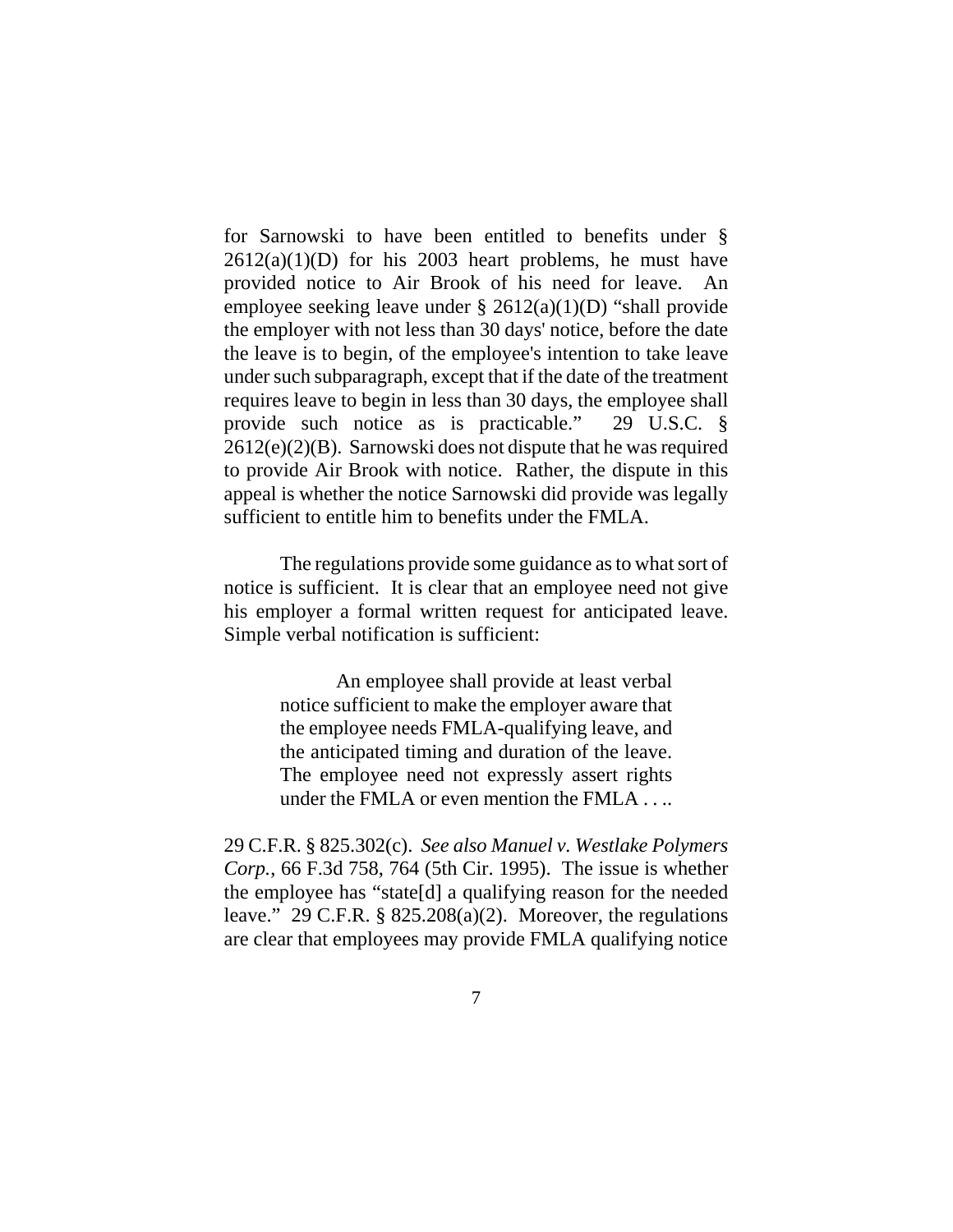before knowing the exact dates or duration of the leave they will take. For instance, an employee must "make a reasonable effort to schedule the treatment so as not to disrupt unduly the operations of the employer . . .." 29 U.S.C.  $\S$  2612(e)(2)(A). Thus, an employee who needs medical treatment may inform his employer of his need for leave *before* scheduling the treatment so as to reasonably accommodate the needs of the employer. Additionally, the 30-day statutory notice requirement is designed to be flexible, and an employee is not required to give greater notice than is "practicable". 29 U.S.C. § 2612(e)(2)(B).

Other courts have interpreted this notice requirement with the liberal construction that is suggested by the text. The Sixth Circuit Court of Appeals has held that "[t]he right to actually take twelve weeks of leave pursuant to the FMLA includes the right to declare an intention to take such leave in the future." *Skrjanc v. Great Lakes Power Serv. Co.*, 272 F.3d 309, 314 (6th Cir. 2001). To determine when an employee's intention to take leave has been sufficiently conveyed to his employer so as to constitute requisite notice under the FMLA, the court found it useful to employ the following test:

> [T]he critical test for substantively-sufficient notice is whether the information that the employee conveyed to the employer was reasonably adequate to apprise the employer of the employee's request to take leave for a serious health condition that rendered him unable to perform his job.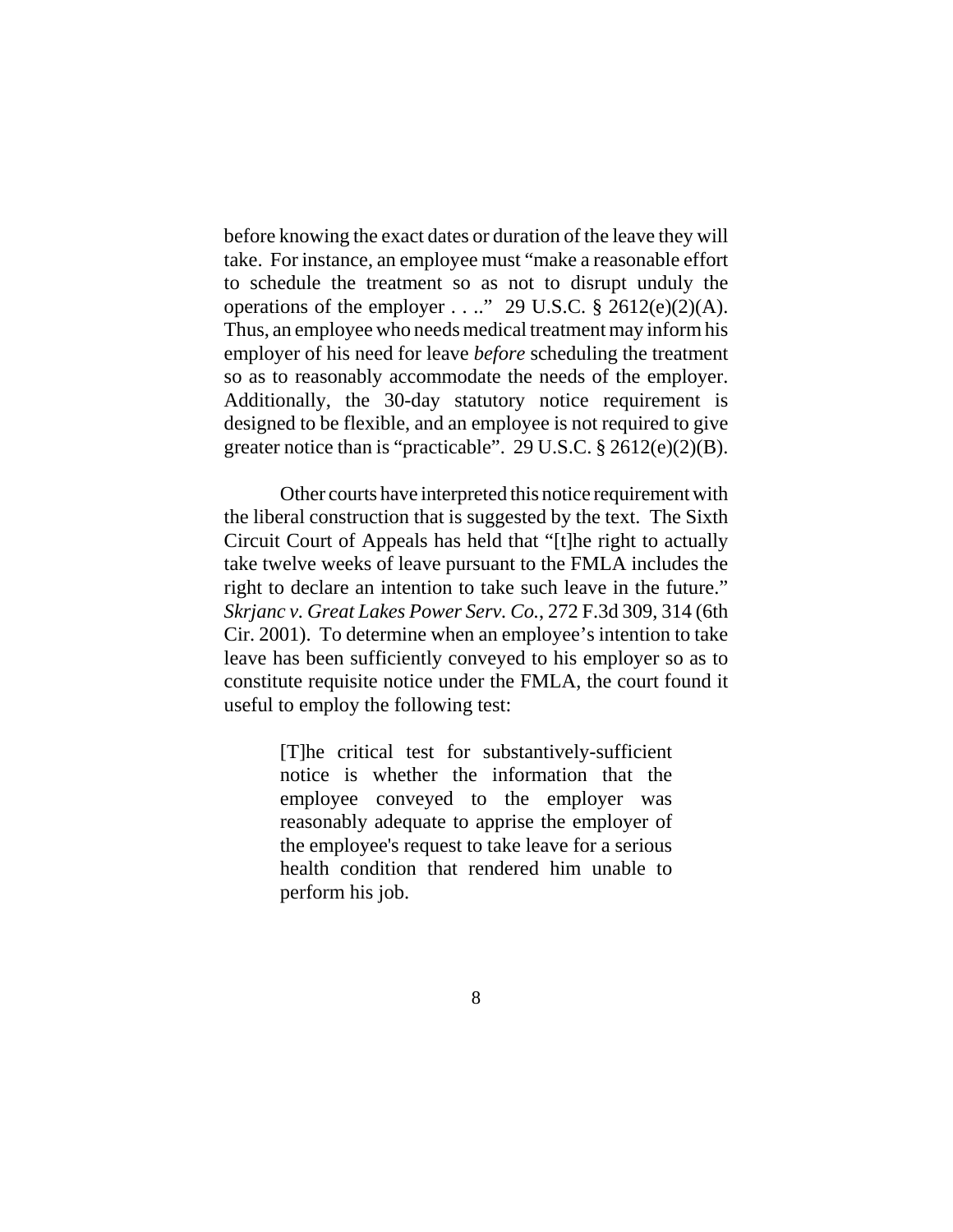*Brenneman v. MedCentral Health Sys.*, 366 F.3d 412, 421 (6th Cir. 2004), *cert. denied*, 543 U.S. 1146 (2005). This test is nearly identical to one adopted by the Fifth Circuit Court of Appeals:

> The critical question is whether the information imparted to the employer is sufficient to reasonably apprise it of the employee's request to take time off for a serious health condition.

#### *Manuel*, 66 F.3d at 764.

In providing notice, the employee need not use any magic words. The critical question is how the information conveyed to the employer is reasonably interpreted. An employee who does not cite to the FMLA or provide the exact dates or duration of the leave requested nonetheless may have provided his employer with reasonably adequate information under the circumstances to understand that the employee seeks leave under the FMLA. The Eighth Circuit Court of Appeals implicitly adopted this position when it stated that "[i]n order to benefit from the protections of the statute, an employee must provide his employer with enough information to show that he *may* need FMLA leave." *Woods v. DaimlerChrysler Corp.*, 409 F.3d 984, 990 (8th Cir. 2005) (emphasis added). This approach to the notice requirement is a sensible one. It benefits employers if employees are encouraged to apprise their supervisors of an anticipated need for leave. Such openness maximizes' employers' ability to plan their staffing needs.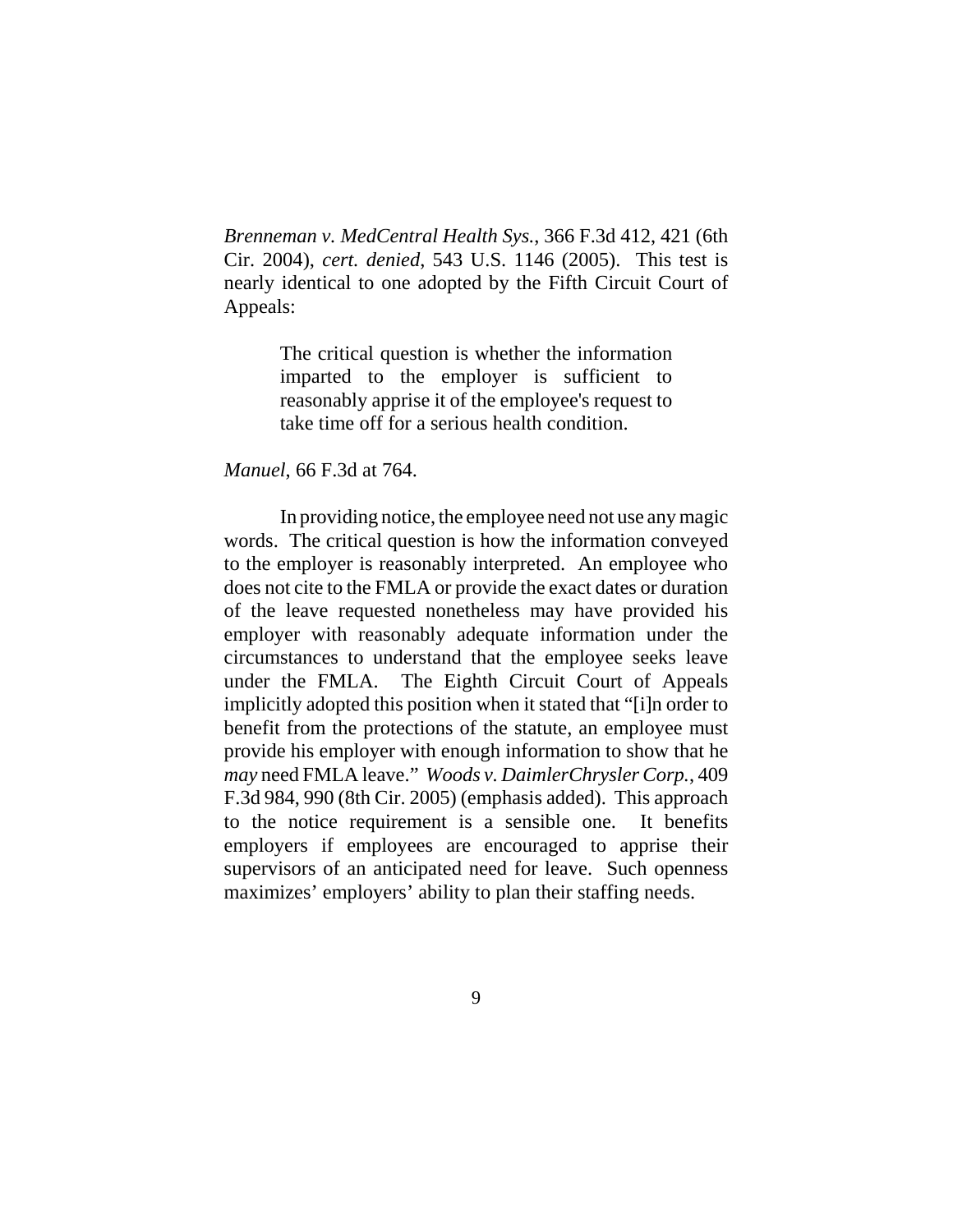Indeed, where courts have found notice to be deficient, it has been because the employee failed to convey the reason for needing leave. *See, e.g.*, *Seaman v. CSPH, Inc.*, 179 F.3d 297, 302 (5th Cir. 1999) (finding inadequate notice where employee never informed his supervisor of a serious medical condition); *Brenneman*, 366 F.3d at 423-24 (finding inadequate notice where employee did not explain that his absence had been due to a serious medical condition until after the fact); *Woods*, 409 F.3d at 992-93 (finding inadequate notice where employee expressed that he was stressed and felt his health was at risk but never provided any information to indicate that his absence from work was due to a serious health condition).

We have concluded that, when the facts are viewed in the light most favorable to Sarnowski, Air Brook had sufficient notice of Sarnowski's intent to take leave to bar Air Brook from interfering with Sarnowski's rights under the FMLA. Sarnowski, a man with chronic heart problems, had missed approximately six weeks of work for quintuple coronary artery bypass surgery. He informed his supervisor of his need for monitoring and possible additional surgery. He was not certain that he would need surgery, but he conveyed what information he had and made it clear to his employer that his health problems were continuing. Eight days later, Sarnowski was terminated. We conclude that, based on the factual record as related by Sarnowski, Air Brook had sufficient notice of Sarnowski's need for leave to satisfy the notice requirements of the FMLA.

In so holding, we make no presumptions about whether Sarnowski's termination did in fact constitute prohibited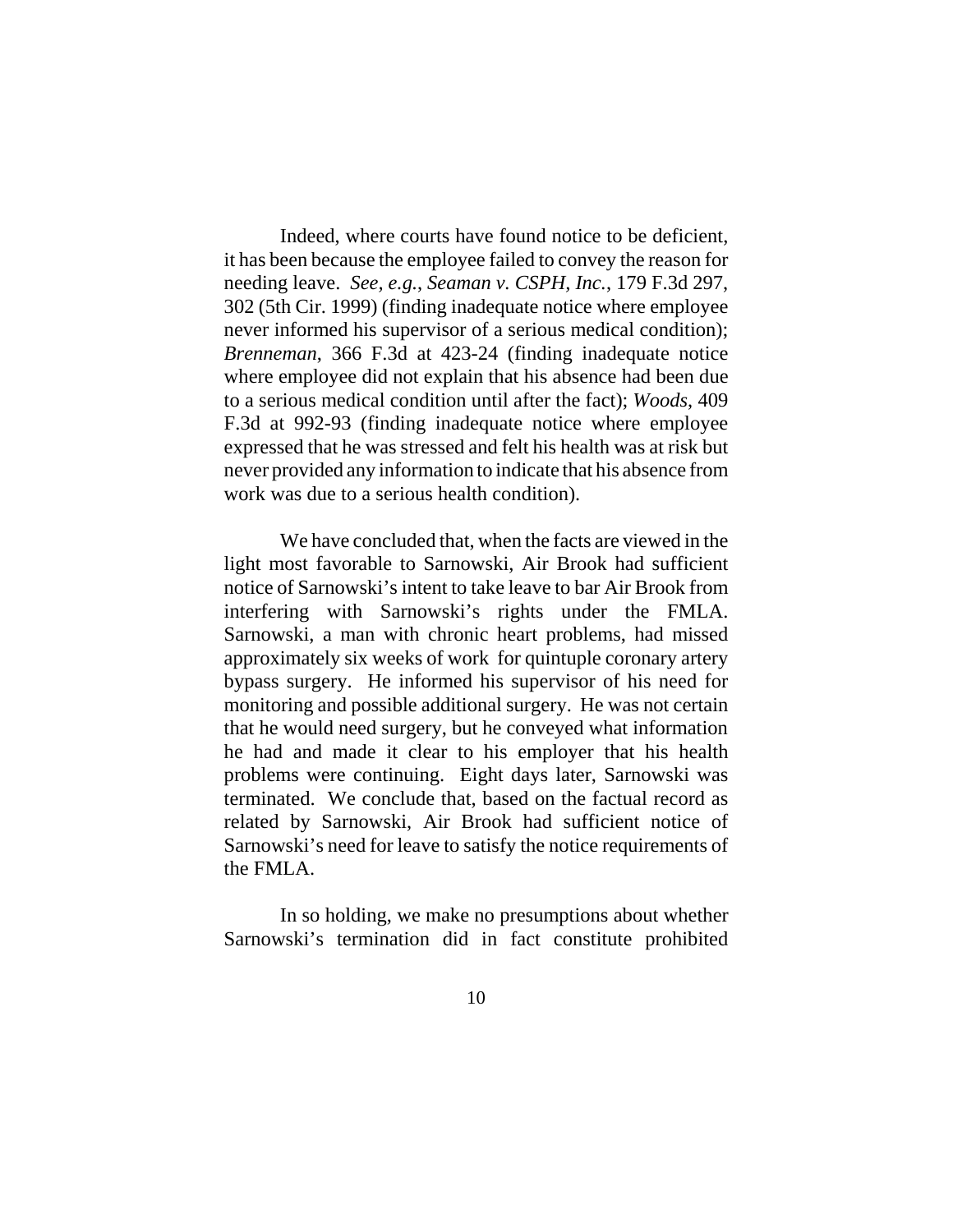interference. First, the parties dispute the precise content of the notice given. It will be for the trier of fact to resolve that dispute. Second, the FMLA does not provide employees with a right against termination for a reason other than interference with rights under the FMLA. *See* 29 U.S.C. § 2614(a)(3)(B). *See also Throneberry v. McGehee Desha County Hosp.*, 403 F.3d 972, 977 (8th Cir. 2005); *Bones v. Honeywell Int'l., Inc.*, 366 F.3d 869, 877 (10th Cir. 2004); *Arban v. West Publ'g Corp.*, 345 F.3d 390, 401 (6th Cir. 2003). Even if it is ultimately determined that Sarnowski gave legally sufficient notice, he will not prevail on his interference claim if Air Brook can establish that it terminated Sarnowski for a reason unrelated to his intention to exercise his rights under the FMLA.

#### **B. New Jersey Law Against Discrimination**

In applying the LAD, the New Jersey anti-discrimination law, courts use the same burden-shifting framework that the Supreme Court adopted in *McDonnell Douglas Corp. v. Green*, 411 U.S. 792 (1973). *See Andersen v. Exxon Co., U.S.A.*, 446 A.2d 486, 490 (N.J. 1982). To establish a *prima facie* case of discrimination, the plaintiff must demonstrate by a preponderance of the evidence that, *inter alia*, he is a member of a protected class. *Id.* at 491. The LAD extends protection against discrimination to an individual who suffers from a disability. *See* N.J.S.A. 10:5-4.1. The District Court held that Sarnowski could not demonstrate that he was disabled under the LAD because he did not present expert medical evidence,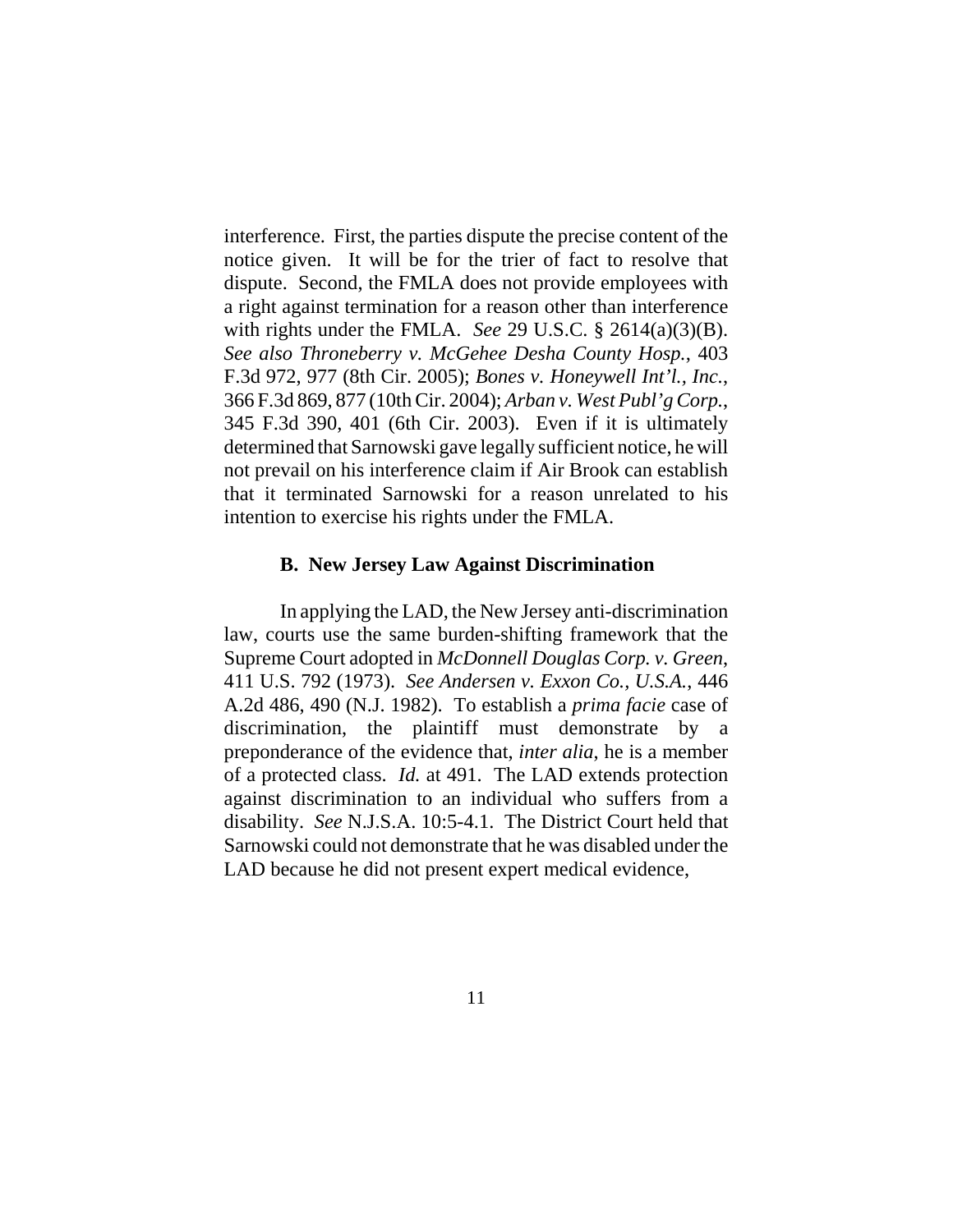indicating that a handicap existed. *Sarnowski*, 2005 WL 3479685, at \*3.<sup>2</sup>

This holding by the District Court misstates the standard adopted in New Jersey in interpreting the LAD. The District Court relied on *Clowes v. Terminix Int'l, Inc.*, 538 A.2d 794 (N.J. 1988), in requiring expert testimony of a disability. In *Clowes*, however, the New Jersey Supreme Court called for "competent and legal evidence" to support the diagnosis of a disability. *Id*. at 806. In *Clowes*, the court gave expert testimony as an example of such evidence. In subsequent cases, testimony by the plaintiff's own treating physician has been held to satisfy this "competent and legal evidence" requirement. *See Gaul v. AT & T, Inc.*, 955 F.Supp. 346, 349 (D.N.J. 1997) ("*Clowes* simply required that a plaintiff put forth competent medical evidence that he actually suffered from the ailment he claims is his disability.") In *Taylor v. Phoenixville School Dist.*, 184 F.3d 296, 308 n.3 (3d Cir. 1999), we have expressed our approval of this reading of *Clowes*.

<sup>&</sup>lt;sup>2</sup>Physical conditions that courts have accepted as meeting the LAD definition of disability include the aftermath of a heart attack, *Panettieri v. C. V. Hill Refrigeration*, 388 A.2d 630, 634 (N.J. Super. Ct. App. Div. 1978); varicose veins, *Nieves v. Individualized Shirts*, 961 F.Supp. 782, 796 (D.N.J. 1999); and obesity which contributed to arthritis, a heart condition, and obstructive lung disease, *Viscik v. Fowler Equip. Co.*, 800 A.2d 826, 835-36 (N.J. 2002). Under this standard, Sarnowski's medical problems might well be found to satisfy the statutory definition.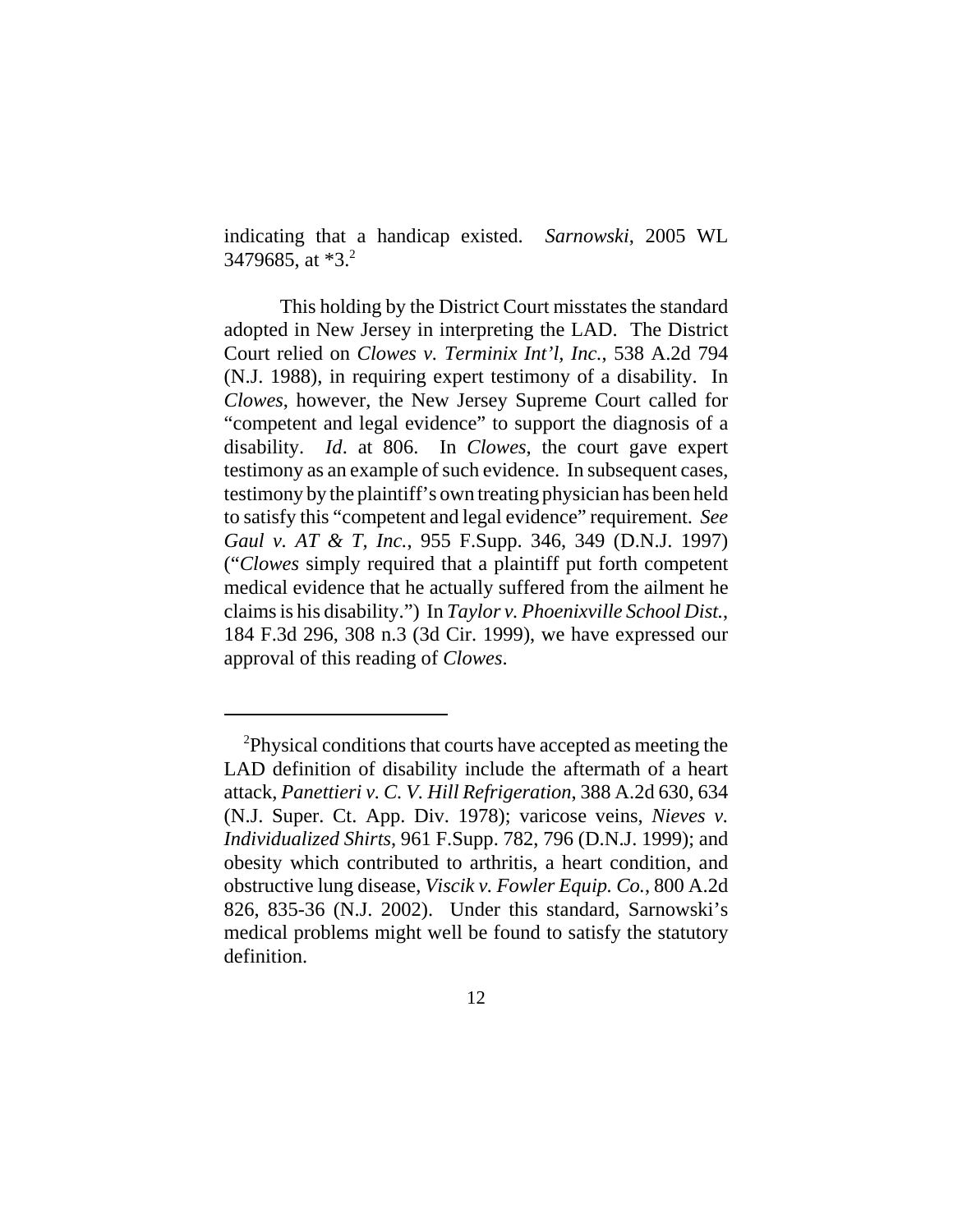Turning to the records that Sarnowski submitted to the District Court, we conclude that there was sufficient information on his medical condition – including records from his treating doctors that catalogued his diagnoses with Coronary Artery Disease and Wolff-Parkinson-White syndrome, his October 2002 bypass surgery, specific findings by his heart surgeons, and the installation of an intracardiac defibrillator in his chest at the end of April 2003 – to create an issue for the jury on Sarnowski's disability under LAD.<sup>3</sup> The District Court should not have granted summary judgment on this claim.

### **C. New Jersey Conscientious Employee Protection Act**

The CEPA prohibits a New Jersey employer from taking "retaliatory action" against an employee who objects to "any activity, policy or practice which the employee reasonably believes" is in violation of applicable law. N.J.S.A.  $34:19-3(c)(1)$ . To prevail on a claim under this provision, a plaintiff must establish that (1) he reasonably believed that his employer's conduct was violating a law or rule or regulation promulgated pursuant to law, (2) he objected to the conduct, (3) an adverse employment action was taken against him, and (4) a causal connection exists between the whistleblowing

<sup>&</sup>lt;sup>3</sup>In determining that Sarnowski has provided sufficient information on his medical condition to escape summary judgment against him on this claim, we are not deciding that he has met the other elements of a LAD claim, in particular the need to demonstrate that he was performing his job at a level that met his employer's legitimate expectations.